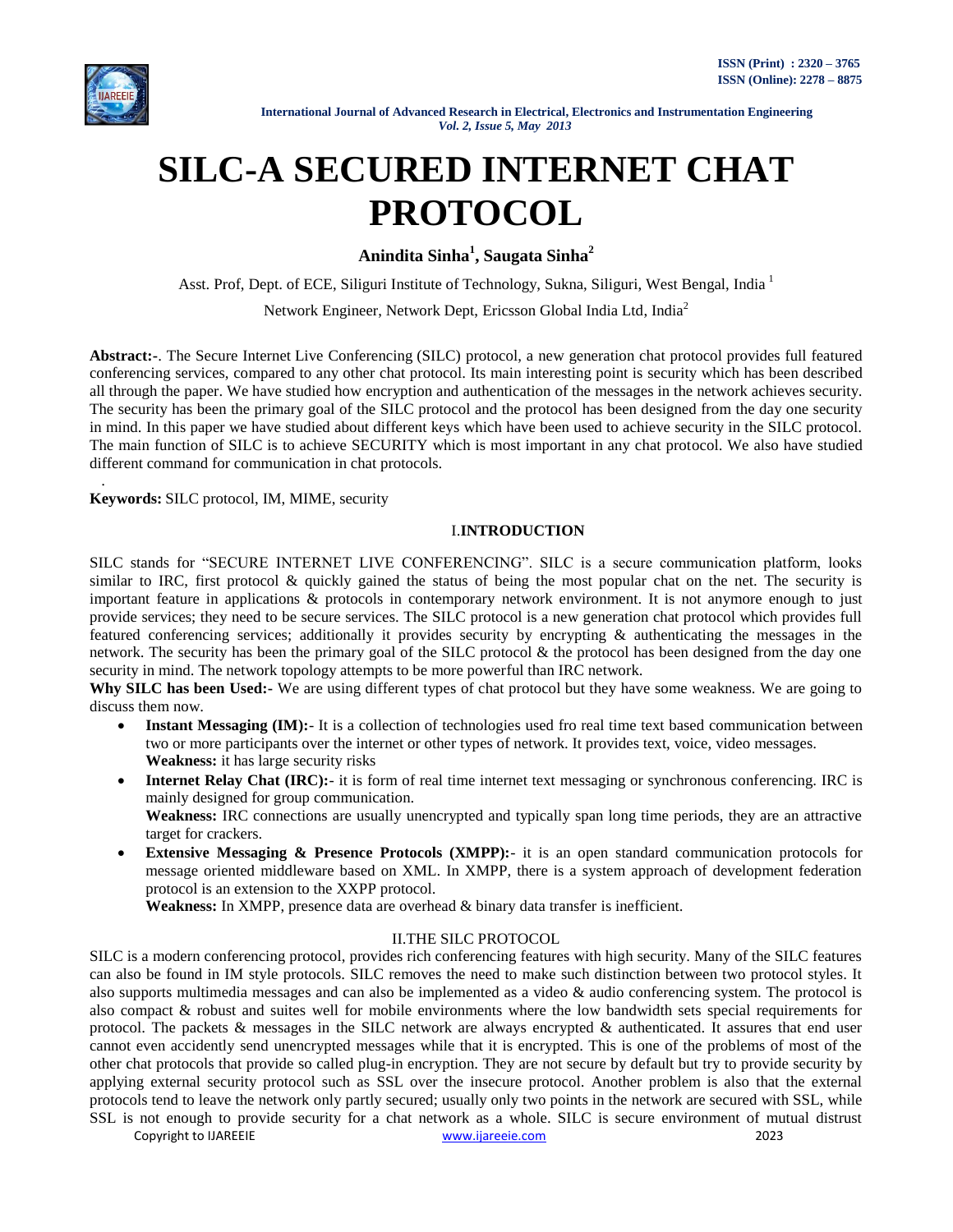

between entities in the network. It is possible to encrypt messages end to end, s that only the sender and the receiver is able to encrypt & decrypt messages. The SILC network forms so called hybrid ring-mesh network at the router level & star network at the server level. This sort of network topology allows better scalability & faster delivery of packets than traditional spanning tree style network.



# III.DIFFERENT TYPES OF SILC PROTOCOL

 *The SILC packet protocol* is a secure protocol is a secure binary packet protocol. The protocol provides secure binary packets & assures that the contents of the packets are secured & authenticated. All Packets in SILC network are always encrypted & their integrity is assured by computed Message Authentication Codes (MAC). Each Packet type usually has a specific packet payload that actually defines the contents of the packet. As per the diagram, the SILC packet is constructed from the SILC packet Header that is included in all SILC packets, data area that includes the packet payloads & MAC area which assures the integrity of the packet. Entire SILC packet is always encrypted, except for the MAC area which is never encrypted.

| <b>IP HEADER</b> | <b>TCP HEADER</b> | <b>SILC HEADER</b> | PACKET DATA | <b>MAC</b> |
|------------------|-------------------|--------------------|-------------|------------|

## Fig-2: SILC packet format

- *The SILC Key Exchange Protocol (SKE)* is used to exchange shared secret between connecting entities. The result is a key material used to secure the communication channel. The purpose of the SKE protocol is to create session keys to be used in current SILC session. This is the first protocol that is executed when creating connection to, for example SILC server. All the other protocols are always executed after this protocol. This way all other protocols are secured since the SKE creates the session key that is used to secure all subsequent packets. The security properties that are used in the SILC session are also negotiated during the SKE. The security properties include ciphers, hash functions, public key algo, and HMAC functions.
- *The SILC Connection Authentication Protocol:-* Purpose of SILC connection Authentication Protocol is to authenticate the connecting party with server or router. This protocol is executed when for example client connects to server. It is also executed when server connects to router. Its other purpose is to provide information for the server about which type of connection it is. The type of the connection defines whether it is client, server or router. If the authentication is based to public key then for example the client signs data with its private key and sends it to the server. The server then verifies this signature by using the client"s public key. The packet is also encrypted in the case of public key authentication. If it is successful the connection is granted*.*

# IV.ENTITIES OF SILC NETWORK

• **Clients:** - A Client is a piece of software connecting to SILC server. The software is usually run by the end user, a real person that is. They are used to actually engage the conversations on the SILC Network and they can be used to execute various SILC command. The clients are distinguished from other clients by unique Client IDs, is not being used by end user. The end user usually selects a preferred nickname to other users on the network. The nick names are not unique, they can be multiple no. Most of other chat protocols have unique nickname. This is where SILC differs from most of the other chat protocols. When client connects to the server the SKEP & SCAP are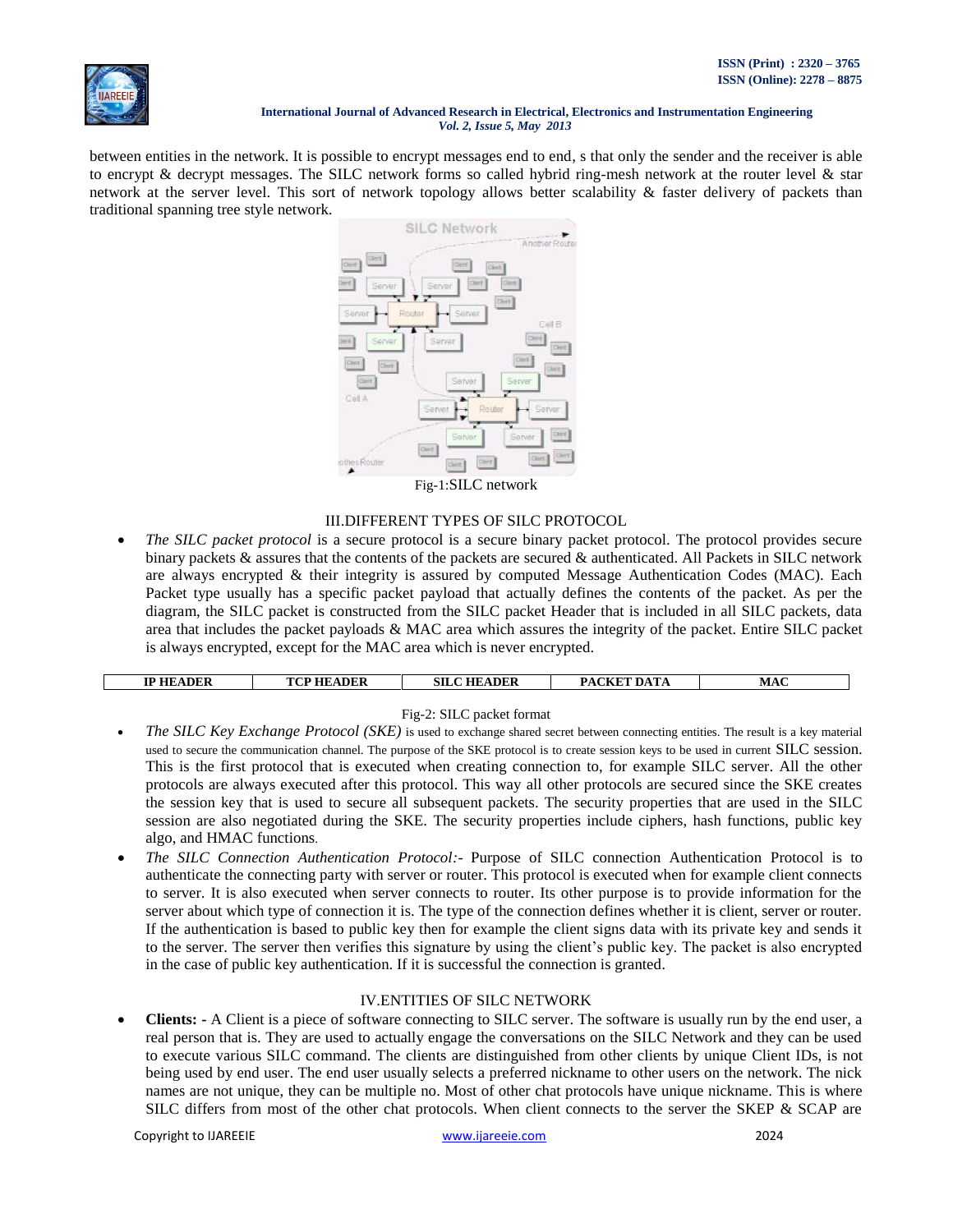

executed. The result of the SKE protocol is the session key that the client & server use to secure their communication. The session key expires periodically & the rekey process can be executed with or without the Perfect Forward Secrecy.

- **Servers: -** Server's forms the basis for the SILC network by providing a point to which clients may connect. There are two kinds of servers in SILC; normal Servers & router Server. Normal Servers connect to router server, they are not directly connected to other normal server; however clients may connect to router server as well as the servers are distinguished by other servers in the network by unique server ID. There cannot be multiple same Server IDs in the SILC Network at the same time. The servers keep track of local information, knows all locally connected clients & it does not know any global information; however it may cache that information it it was queried. When server connects to its router the SILC key exchange protocol  $\&$  SILC Connection Authentication Protocol are executed, just like when client connects to server. The SKE results in to the session key that is used to secure the authentication server to the router.
- **Routers:** The router servers are a server that actually handles the message routing in the network. They are however also normal servers and they accept client connections. Each of the routers in the network is called a cell, which has only one active router but several servers & clients. The switch to the backup router should be transparent  $\&$  only local connections to the primary router are lost. Router server knows local  $\&$  global information considering the cell as local & outside cells as global. For example, when client sends WHOIS command, the server may query the information from the router, and if the router does not know all the details that the WHOIS command requires it can query the information from the router or a server which knows all the details, it may cache that information. The router in the network forms a ring[ fig-1]. Each router has a primary route to other router in the network. Finally the ring is closed by the last router using the first router in the network as its primary route.



**CHANNEL: -** Channel is the place where group of people can engage conversation. The channel is created when first client joins to it, and the ceases to exist when the last client leaves it. When channel exists, any client can reference it using the name of the channel. Channels can have two types of operator that can administrate the channel which are channel founder & channel operator. Channel founder can operate all of the channel"s modes and its privileges cannot be removed by any other operator on channel and channel founder. Channel operator is operator that can operate most of the channel's mode and administrate the channel  $\&$  it can operate all modes which are strictly reserved for channel founder.

 *Channel Message Delivery:* All clients that have joined the channel can send messages to the channel. All channel messages are secured & authenticated by channel key. The channel key is generated by the server when the channel is created; a client joins or leaves the channel. By this process it can prevent to encrypt or decrypt old or new messages. Channel keys are cell specific in the SILC network, that have joined on a particular channel have also own key for the channel, which is not shared by other cells in the network. When message is sent to the channel by a client, it is encrypted with the current channel key in that cell. When the channel messages are sent between routers they are first decrypted with the current channel key, re-encrypted with the session key shared between the routers. The clients who have joined the channel always know the current channel key and can decrypt all channel messages they receive. This method of the channel message delivery is the default way to send channel messages in the SILC network. If the clients on the other hand can trust their servers and routers in the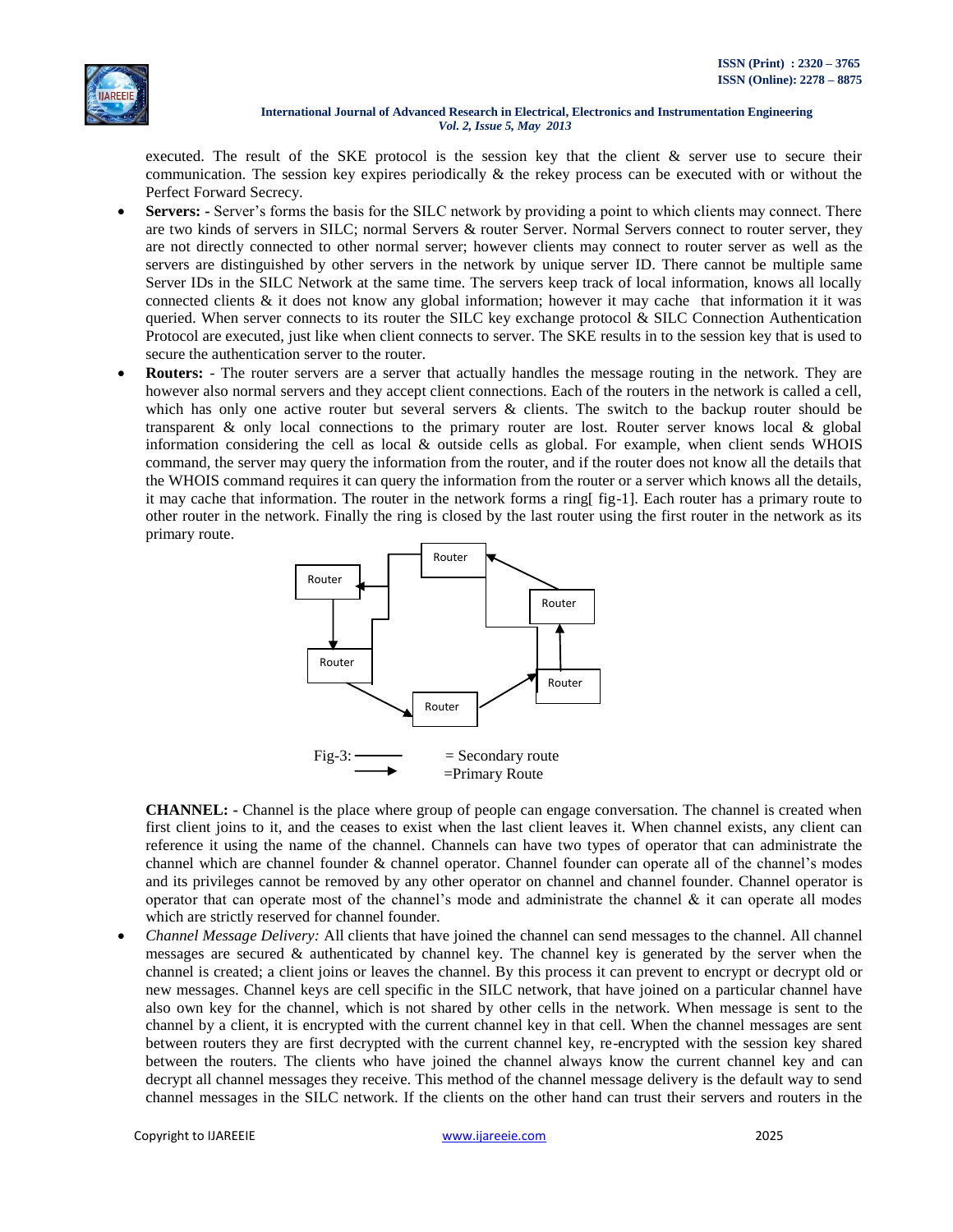

SILC network, this is the recommended way of sending channel messages. This method is the simplest method for end user since it does not require any special settings before engaging the conversation on the channel.



fig-4: Channel message delivery

- *Channel Message Delivery with Channel Private Key:* If the Clients cannot trust the servers and routers in the SILC Network they should not use the default way of sending the channel messages. Instead they should use channel private keys to encrypt & decrypt the channel messages. Channel private keys are keys that are known only by the clients who have joined the channel. Servers  $\&$  routers do not know the key  $\&$  cannot decrypt the messages. When message is sent between two routers they are merely re-encrypted with the session key but don"t decrypt since the router don"t have the key to do that. The clients joined the channel must first agree on the channel private key they are going to use. As the channel private key is actually entirely local setting in the client, it is possible to set several channel private keys for one channel. When encrypting messages with one channel private key only the clients who have that key can decrypt the messages. In this way it is actually possible to have a private group conversation inside the channel while global conversation at the same time.
- *Private Messages:* Private messages are messages that are sent from one client to another through the SILC network. They are private because they are not sent to anyone else except to the true receiver of the message. Private messages can be used to engage private conversation with another client if channels are not desired. There are several ways to secure private messages. Private messages are encrypted using the session keys established in the SKE protocol. It is also possible to negotiate a private message key between the two clients & encrypt the messages with public key cryptosystem.
- *Private Message Key with Session Keys:* Sending private messages are by default secured with session keys established in the SKE protocol, private message is always encrypted with the session key of the session key of the next receiver of the message enroute to the receiving client. As the diagram shows the private messages sent by Client A to Client B travels through the SILC network  $\&$  are always decrypted  $\&$  re-encrypted with the session keys. The client B finally decrypted the private message that is encrypted with the session key shared between Client B & Server Y. the way of securing private message is not perfect & cannot be used in all circumstances. Since this way of securing private message cannot be used at all times the SILC protocol provides other ways of securing private messages.



Fig-5: Private message delivery

*Private Message Delivery (Private Message Key):-*Private messages can be secured with private message key as well. This key is known only by the sender of the message & receiver of the message. This way no one else except the sender  $\&$  the receiver can encrypt  $\&$  decrypt the private messages. The encrypted message from the sender with the private message key  $\&$  enroute the server. Without the key, they can't decrypt the message. As per the diagram, Client A encrypts the message with the private key & sends it to SILC network. Alls servers & routers merely pass the message through since they cannot decrypt it, Client B receives the message & decrypt it with the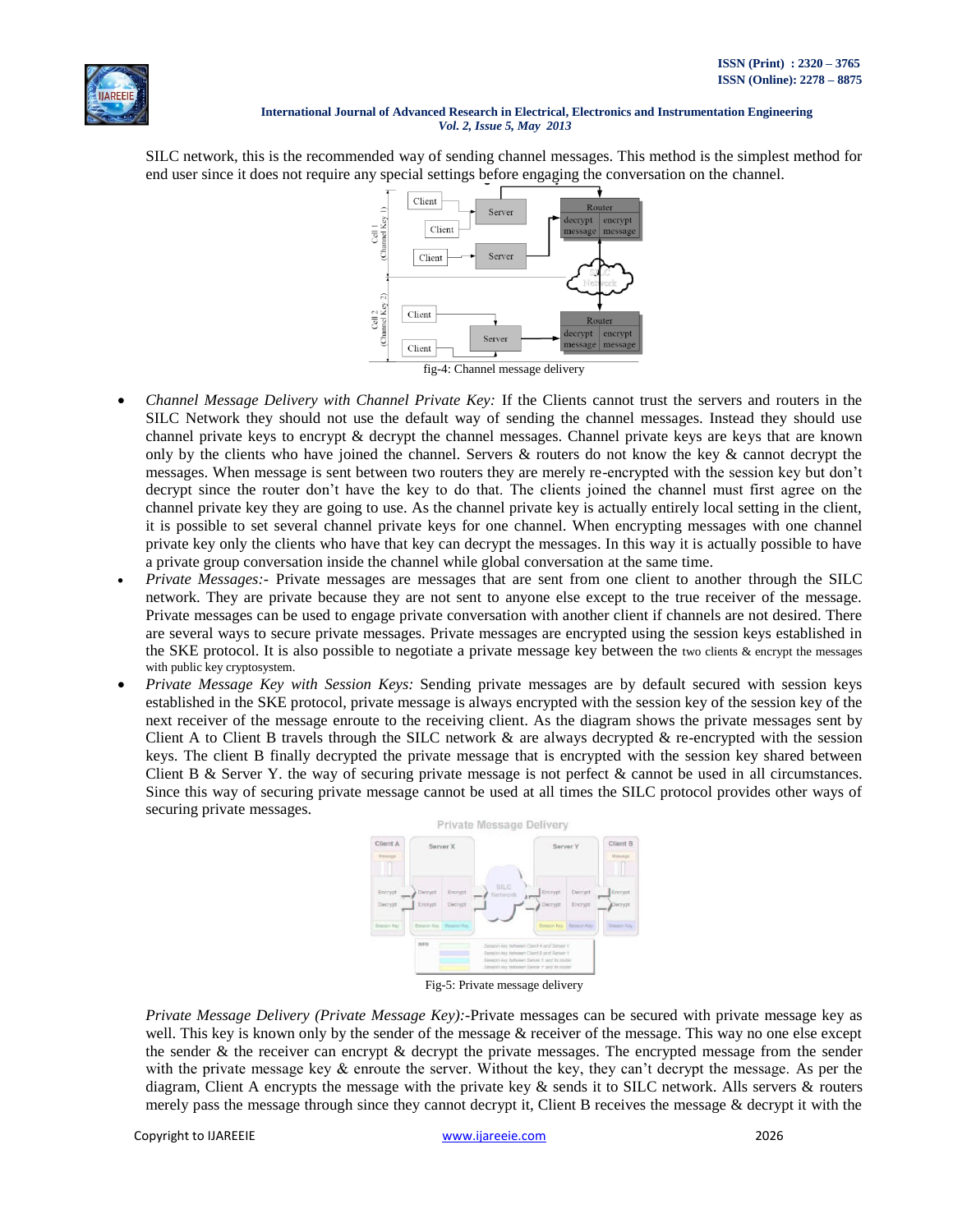private message key. Sending private messages in this process is always secure since the key is shared only by the sender & the receiver. Using this method of private message delivery is recommended if the clients cannot trust the servers & routers in the SILC network.



Fig-6: Private message delivery using private key

*Messages in SILC*: - SILC protocol supports MIME messages as normal channel and private messages. By using MIME messages it is possible to send for example images, music and video and audio stream in SILC. The MIME messages are utilized by using Message Flags, which indicates the recipient that the message is a MIME message & it then knows how to interpret the message & it is also possible to send other kind of messages & to augment features of normal channel & private messages.

- **Messages can be signed(use/ SMSG)** [?] fukami : signed msg, you don"t have the key [S] fukami : signed msg, you "ve got the key
- **MIME messages** */ SCRIPT LOAD silc-mime.pl /MMSG-CHANNEL channelname path/to/f*
- **Private message protection with keys**

# *Securing Private Messages:-*

- *Shared secret by phone, mail, letter…*
- $\bullet$

*/KEY MSG USERA set secret*

# */KEY MSG USERB set secret-responder*

- *=> secured communication*
- FILE TRANSFER (SECURE) PROCESS: The file transfer processes in chat protocols are a absolute requirement. SILC also supports file transfer with the addition that the file transfer stream is secured. When a user wants to transfer a file to another user, the SKE protocol is the first executed to negotiate a session key for the file transfer stream. The FTP used in SILC is the SSH file transfer protocol (SFTP). Even though the name of the protocol relates to SSH, the actual file transfer protocol has nothing to do with Secure Shell. The SFTP is totally independent file transfer protocol & its stream is secured using SILC.
- *Send file p2p using SFTP /FILE SEND path/to/file UserB / FILE ACCEPT UserB /FILE CLOSE (to close session immediately)*

# V.ADVANTAGES

- i) The file transfer support in chat protocols are absolute requirement now a days, & chat protocol without one is no chat protocol at all.
- ii) The support for file transfer in SILC has been designed so that using practically any file transfer is possible.
- iii) It is more secured protocol compared to others.